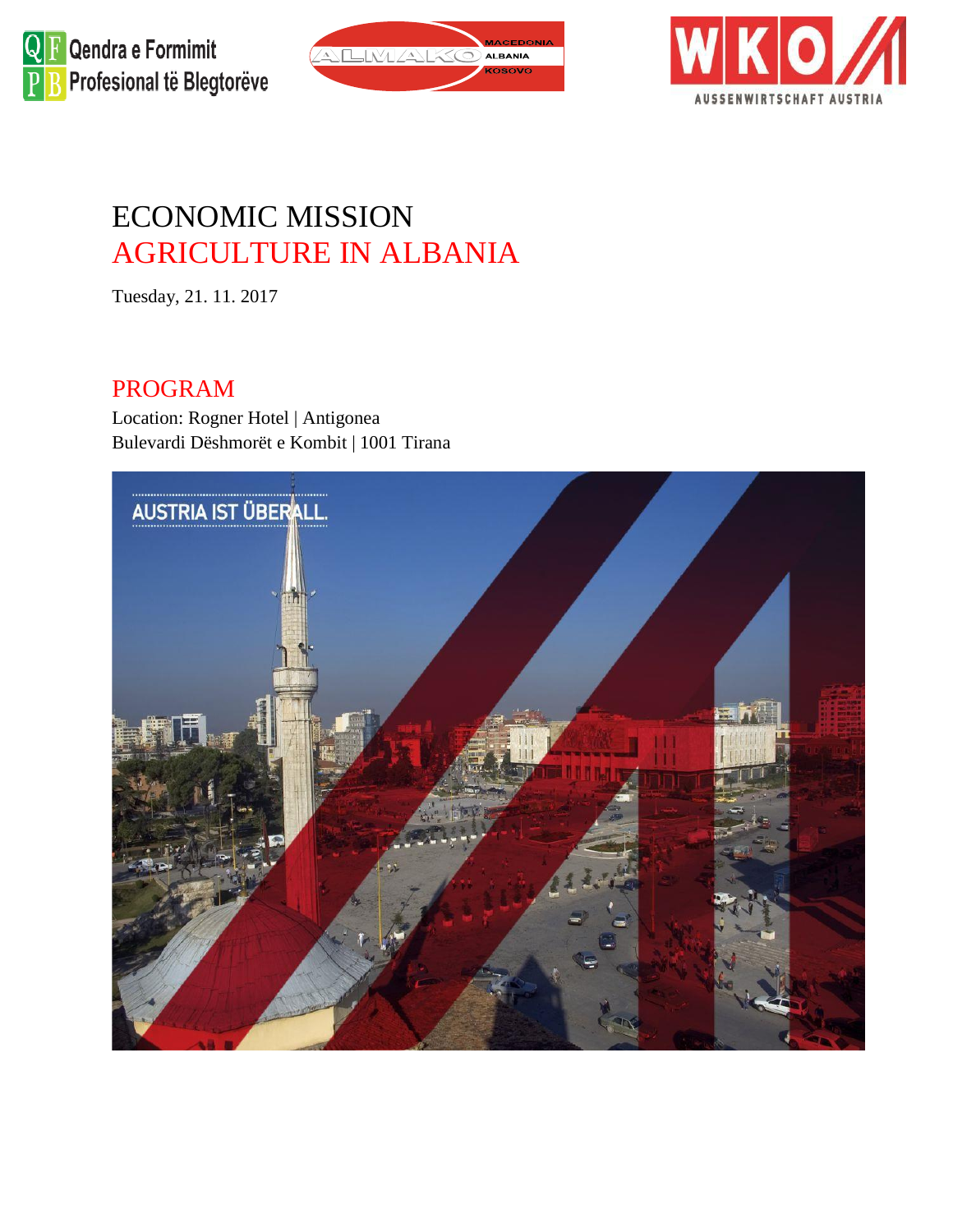



#### TUESDAY, 21.11.2017

## **09:00 – 09.30 OPENIG OF THE ALABNIAN-AUSTRIAN ECONOMIC AGRICULTURE FORUM**

Welcome word :

- **Mag. Eva Pfurtscheller,** Austrian Deputy Commercial Attaché for Albania, Kosovo and Slovenia
- **Ms. Sonila Qato**, Minister of State for Entrepreneurs
- **Mr. Arben Ahmetaj,** Minister of Economy and Finance in Albania
- **H.E. Dr. Johann Stattler,** Ambasador of Austria in Albania

#### **09:30 – 10:30 REPORT – EU REGULATIONS FOR ANIMAL TRANSPORT AND SLAUGHTER – PRACTICAL EXPERIENXE OF AN AUSTRIAN EXPERT**

- **Dipl. Tierarzt Stephan Hintenaus,** Local Expert of Oberösterreich for Transport, Welfare and Protection of Animals

#### **10:30 – 10:45 COFFEE BREAK**

#### **10:45 – 11:45 PANEL DISCUSSION – CHANGES IN AGRICULTURE SECTOR TOWARD EUROPEAN INTEGRATION**

Participants:

- **Ms. Ermira Gjeci,** Deputy Minister of Agriculture and Rural Development
- **Journalists**
- **EU Representatives**
- **Austrian Companies in Albania**

Panel Moderator: **Mr. Erand Rica**